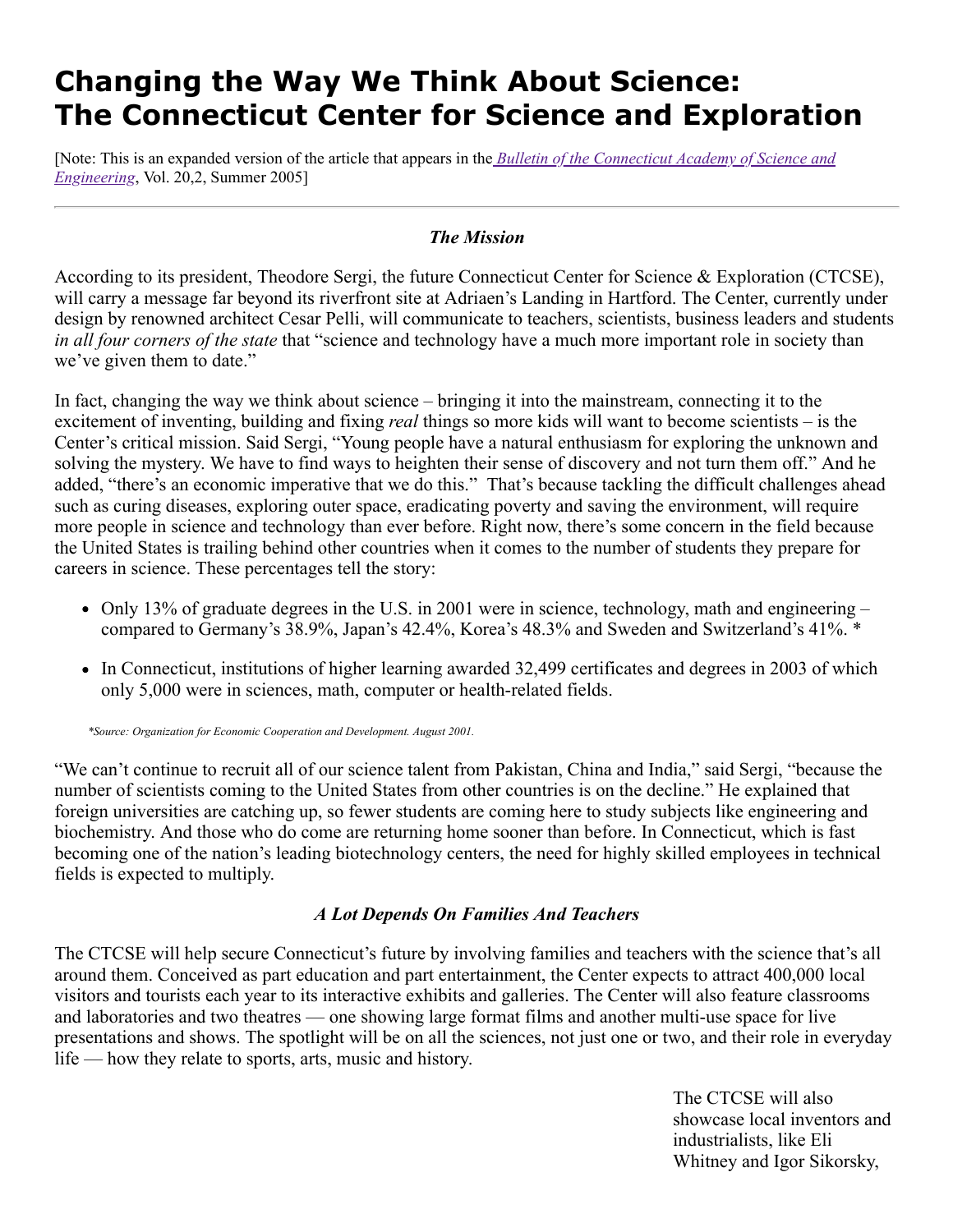

**An artist's rendering of Cesar Pelli's proposed building on the Hartford waterfront. (Illustration courtesy Connecticut Center for Science and Exploration)**

who were highly creative thinkers. "At its core," said Sergi, "science is about creativity and imagination." Countries like Singapore, he explained, actually teach creativity in elementary school. They also have a tremendous interest in young women going into science. But in this country, women are often eased into the humanities. "We exclude half our population from science," said Sergi, "and it's just a waste." The Center will encourage families to be open to *both* sons and daughters going into mathematics, science, and engineering and

will help elementary teachers get comfortable with science so they can give kids more experiences early on.

Starting this summer, as part of their pre-opening programs, the Center will launch an Institute for Inquiry. Funded by a grant from the GE Foundation, the program trains teachers to make science more exciting to kids by showing them how to conduct experiments and reach conclusions based on their own observations. The CTCSE team was introduced to inquiry-based methods of teaching at the Exploratorium, a progressive hands-on science center in San Francisco that has served as a helpful model for the CTSCE project. In addition, it will begin sponsoring distance-learning programs that support an additional 100,000 teachers throughout the state and offer training materials on their CTCSE website.

The CTCSE will focus on the most impressionable ages, from grades 3 to 8, said Sergi, although they want families to bring in kids of all ages — "those who have a passion for science and those who don't" — on the theory that "one great science experience or one great science teacher" might be all it takes to inspire a kid.

## *Bringing People Together*

Judging from the reaction of the state's top scientists, educators, and corporate executives who are rallying around the Center and its mission, there's no shortage of inspiration. The idea for a statewide science center has actually been around for 20 or 30 years; in fact, it had been tried before at other sites. But it took the right combination of people coming together at the governor's residence in 2002 and the right riverfront site donated by the Phoenix Companies to make it take off. Key to that meeting were Henry McKinnell, CEO of Pfizer, who now chairs the CTCSE Board of Trustees and Richard Levin, President of Yale, who now serves as vice chair of the board and head of its program committee. Sergi joined the group in 2003, after retiring from his position as Connecticut Commissioner of Education. Jeffrey Immelt, CEO of General Electric, has come on the board more recently. Said Sergi, "I think there's a feeling in the corporate world that this is the right thing to do, it's no cureall but it's one part of the package that says as a society, we value science."

McKinnell agrees. He refers to the Center as "a home for innovation" and said, "We are determined to encourage the next generation of scientific thinkers."

Educators think so too. Liz Buttner, science education consultant for Connecticut's Department of Education, sees the Center as "a new resource for science education in our state" that will "highlight the cutting edge research going on in Connecticut universities and corporations" and help educate future scientists for the next century.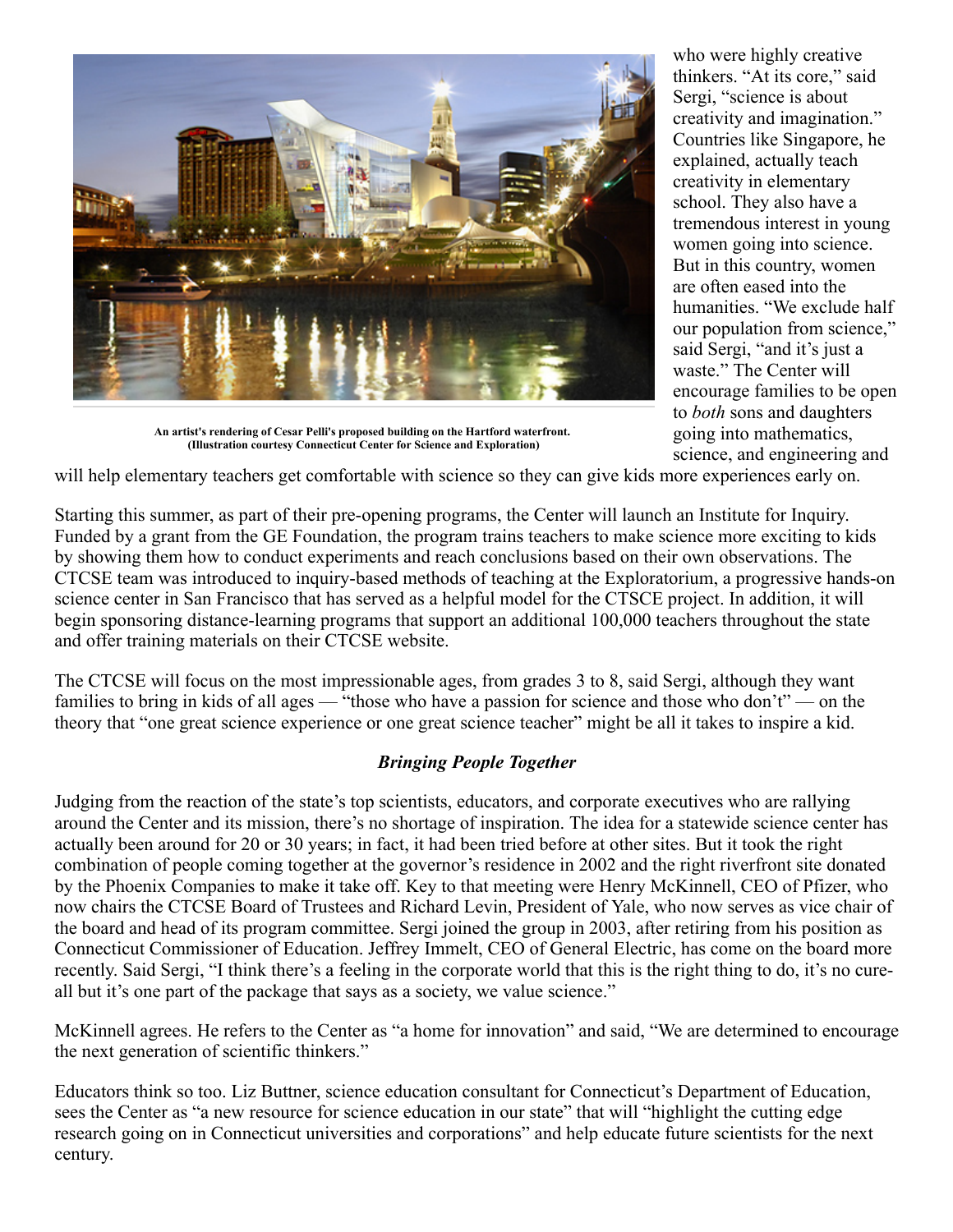The Center has already attracted considerable public attention. When the four finalist architects presented their models at the Bushnell in 2004, the auditorium was packed with spectators. In fact, the competition generated so much excitement, media coverage and emails that it "elevated the whole project," said Sergi. Following the presentation, the board unanimously chose Cesar Pelli as the architect. Asked if the decision was difficult, Sergi said it really wasn't "because in the end, although three out of the four designs had strong merit, the Pelli Group was the one we wanted to work with."

And the CTCSE continues to bring people together. When interested parties first started



**Cesar Pelli's winning design entry was the unanimous choice of the Center's board. (Illustration courtesy of Connecticut Center for Science and Exploration)**

talking about the need to demonstrate alternative energy sources at the Center to make it the "greenest building in the state," everyone expected the usual lengthy debate about global warming. Instead, they all agreed that the Center should exhibit green technology, citing other legitimate reasons, such as the better air quality that comes from renewable energy sources like wind and solar, as well as the need for energy independence from other countries.

Governor Jodi Rell, who has announced that she wants 20% of energy in state buildings from alternative sources by the year 2010, has come out very strongly in favor of green technology. In fact, she is enthusiastic about the Center as a whole and what it can do for kids and science. " I want children across Connecticut to come and experience 'WOW!' moments," she said, "where they participate in something, understand how it works, and say 'I did that!"

## *Ahead of Schedule, Right On the Money*

With all this support and encouragement, Sergi and his team have been able to advance the schedule considerably. "We've accomplished an awful lot in the last 15 months," he said. "Originally, people were talking about opening in 2009 or 2010; now the Center is going to break ground this fall and open in winter 2007/2008." He added that the Connecticut Convention Center and the Marriott Hotel, which are adjacent to the Center at Adriaen's Landing, are opening this June. Even the nearby retail shop project on Front Street, which was derailed over disagreements with its developer, is close to getting a new development team and starting up again.

The toughest part so far, according to Sergi, has been finishing the master plan, on which the team worked, joined by professional museum planners. "It's a road map," he said, "of everything we have to do between now and opening day to be successful, everything from philosophy to operations to fundraising to exhibits." With the plan finally done, the Center turned its attention to the selection of a construction manager and exhibit designer. The chosen design team of Thinc Design/Jeff Kennedy Associates will spend the next six months developing a "master plan" of their own, creating concepts, schematics and construction schedules and working in conjunction with the architect. Exhibits will cover 40,000 square feet of space, and will rotate in and out of the Center. "The whole field of dynamic exhibits is new and very expensive," said Sergi. He added that their goal is for people to discover it takes *at least three visits* to see and absorb everything in the Center and then when they return two or three years later, to find that most of the exhibits have changed.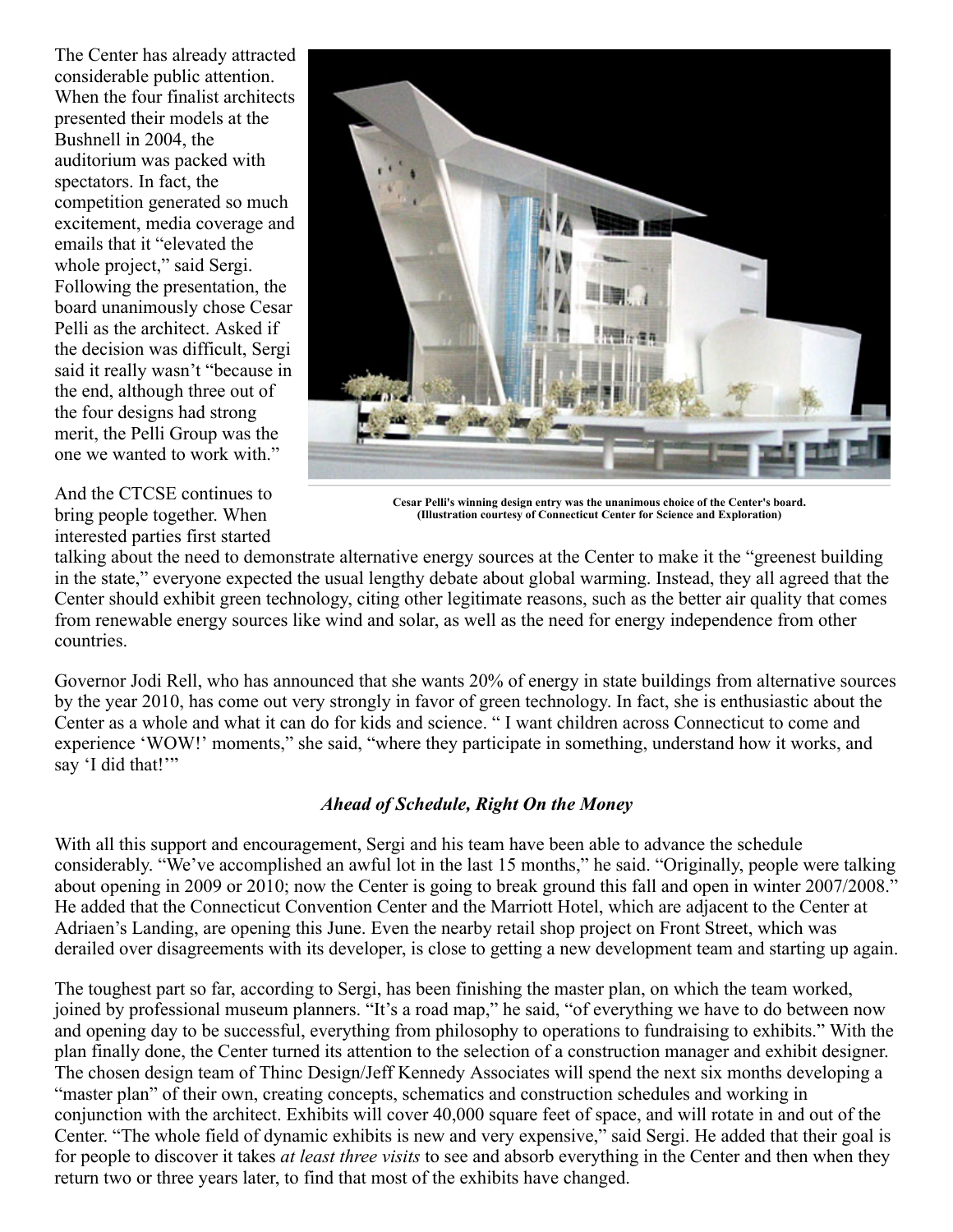On the financial side, the original budget of \$150 million, of which about \$100 million is just for the building, is still holding. The other \$50 million is for exhibits and programming, staff salaries between 2003 and 2007, postopening needs when revenues are just starting to build and an endowment fund. And of the \$150 million, they've raised approximately \$128 million (\$107 million from the state and \$21 million from private sources) and are confident about the rest. That's because they have yet to solicit funds from the federal government, some quasi-government agencies and some major private donors, and still have close to three years until opening day. Although money will definitely not keep them from opening on time, the greater question, according to Sergi, is what financial condition they will be in when they do open. "We're trying to open with no debt and a \$15 million dollar endowment," said Sergi, who believes an endowment big enough to "provide significant operating revenue" will allow the Center to "stay focused on its mission."

Next steps will be refining the architecture, beginning construction and stepping up fundraising efforts. Sergi calls it "the hard work stage," a lot less glamorous than the architect competition but every bit as important. As they meet with the architectural team, the design is gradually changing as they knew it would. "The roof is a little more like a wave," said Sergi, and the parallelogram is a little bit shorter. The architect Pelli believes these changes are making the design "even more handsome."

#### *Outreach to Partners and Organizations*

In the meantime, Sergi and staff are not waiting for the building to be built before getting out in front of people. They've visited all the science museums and institutions in the state — including the Discovery Museum in Bridgeport, the Norwalk and Mystic Aquariums, New England Air Museum in Windsor Locks, the Peabody Museum at Yale, DNA Epicenter in New London, Eli Whitney Museum in Hamden and the Science Center of Connecticut in West Hartford — and enlisted them as partners. Far from being overshadowed by the Center, Sergi said these partners see the Center as a way to raise the interest in science and technology and possibly get funding that they couldn't have gotten on their own.

The Center also has a close working relationship with the Connecticut Academy of Science and Engineering. Together they collaborated on a very successful pilot program this spring in the Hartford Public Schools that presents live science shows to small clusters of first graders as a way to stimulate interest in science. The Center is also relying on the Academy for continued identification of the state's premier scientists, so they can serve as role models for kids and kids can learn about the many different paths people take to reach success in science. Some, said Sergi, are in the private sector, some are doing research at universities, some start their own business, many go back and forth and "some struggle for years before inventing one really big thing."

A number of well-known Academy members will also serve as advisers to the exhibit areas. One such adviser is Robert Ballard, "America's underwater frontiersman" who is now at the Mystic Aquarium and the Institute for Exploration at the University of Rhode Island. Ballard has been involved in the past with the Titanic, PT 109, the rainforest in Panama, and the search for the Lost Continent of Atlantis. Currently he runs the Jason Project, which provides middle school curriculums based on his explorations. Another adviser is Henry C. Lee, who was the state's chief forensic scientist and later its police commissioner. Lee has testified as the forensics expert in numerous high-profile trials, still works out of the forensics office in Meriden, and leads the University of New Haven's forensics program for policemen and firemen. "He's brilliant and funny around the whole field of science and how it's helping to solve crimes," said Sergi. According to Lee, "kids love forensic science" because "it's science with a purpose."

This spring the Center helped support three statewide organizations that cater especially to kids and emphasize the use of science to solve real-life problems. They are the Connecticut Science Fair, held in March at Quinnipiac College for students in grades 7-12 (now an affiliate fair of the Intel International Science and Engineering Fair); the Connecticut Invention Convention, held at the University of Connecticut in Storrs in April for kids from kindergarten through grade 8; and the CPTV Family Science Expo, also held in April at the Connecticut Expo Center in Hartford.

Sergi hopes together, the CTCSE and all its partners can convince kids that being a scientist would be the most exciting career of all, that it's "not too hard" for them to do, and that it's "one of the best ways to improve our